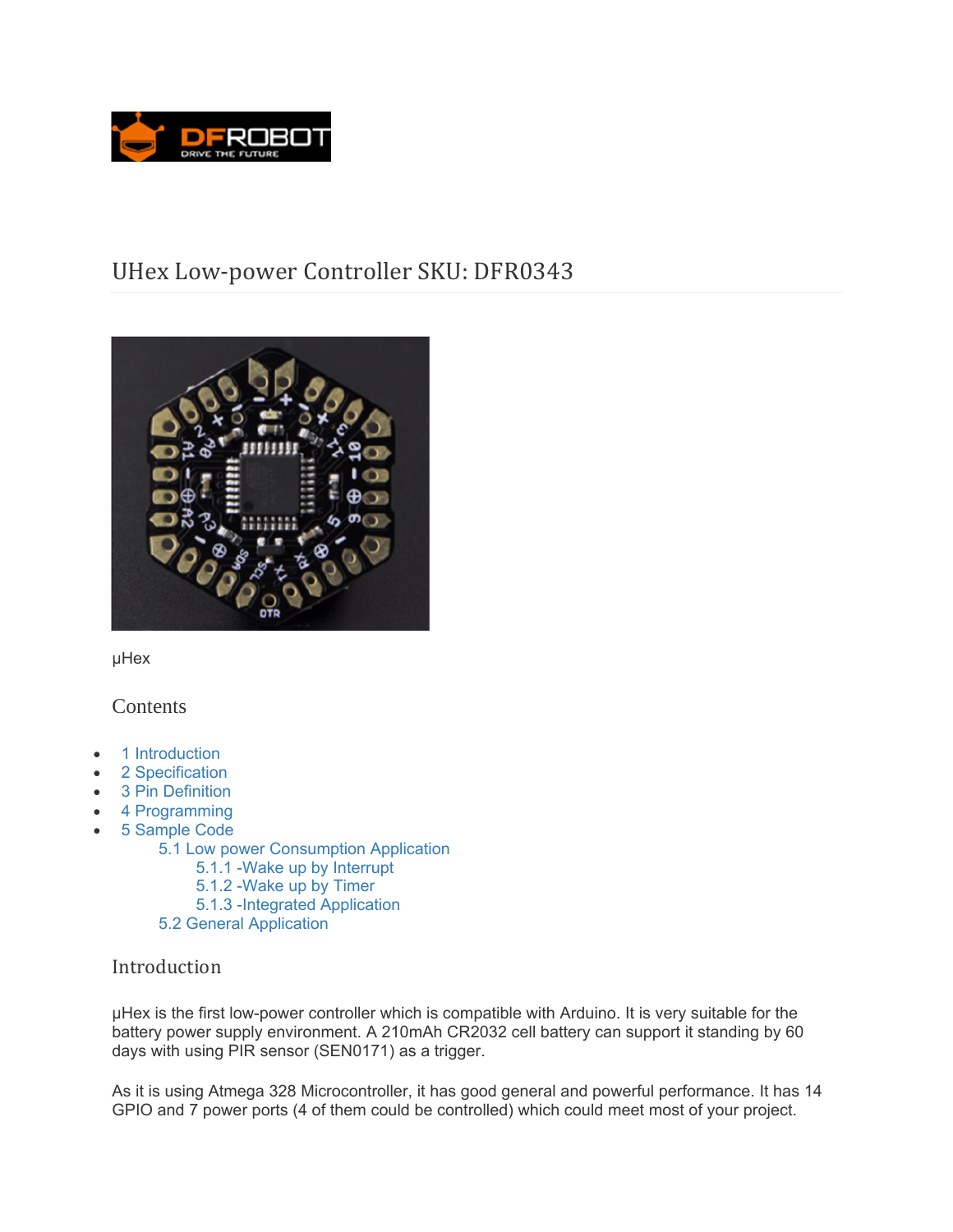- 1. Please don't update the bootloader since it is different from the Arduino Pro or Pro Mini one.
- 2. Please connect an external power supply, if you want to make some large curre nt application such as servo control.

# Specification

- Microcontroller: ATmega328P (board type: Arduino Pro or Pro Mini (3.3V, 8 MHz) w/ ATmega328  $)$
- Operating Voltage: 2.7 5V
- Clock Frequency: 8MHz (RC)
- Sleep Current: 0.12uA@3V3, 0.16uA@5V (watchdog OFF)
- Flash: 32 KB ( 0.5KB used by bootloader)
- SRAM: 2 KB
- EEPROM: 1 KB
- Digital I/O Pins: 14 (PWM: 3,5,9,10,11)
- Analog I/O Pins: 6
- UART Interface: 1
- I2C Interface: 1
- Interrupt interface: 2
- Power in Port: 1
- Power out Port: 6 (4 of them are controllable power port)
- Maximum Current from Controllable Power out: 2A
- Dimension:  $28 \times 31 \times 2.3$  (mm)
- Weight: 10g

#### Pin Definition

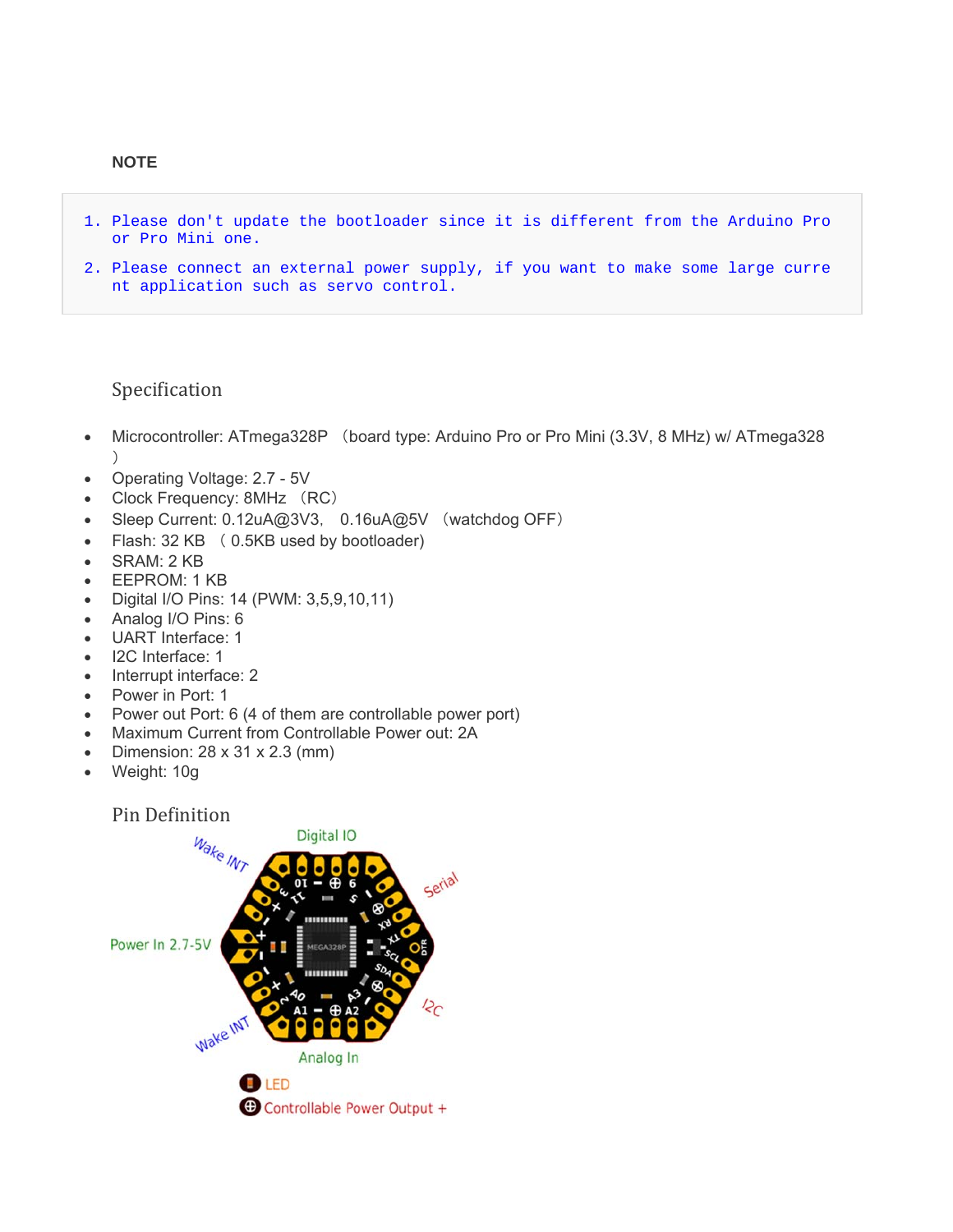#### uHex

| Silk-                    | <b>Digital</b>  | <b>PWM</b>     | Analog         | <b>Proprietary Function</b> |
|--------------------------|-----------------|----------------|----------------|-----------------------------|
| screen                   | Interface       | Interface      | Interface      |                             |
| RX                       | $\overline{0}$  |                |                | Serial                      |
| <b>TX</b>                | $\overline{1}$  |                |                |                             |
| $\overline{2}$           | $\overline{2}$  |                |                | INT <sub>0</sub>            |
| $\overline{3}$           | $\overline{3}$  | $\overline{3}$ |                | INT <sub>1</sub>            |
| 5                        | $\sqrt{5}$      | $\sqrt{5}$     |                |                             |
| $\overline{9}$           | $\overline{9}$  | $\overline{9}$ |                |                             |
| 10                       | 10              | 10             |                |                             |
| 11                       | $\overline{11}$ | 11             |                |                             |
| A <sub>0</sub>           | A <sub>0</sub>  |                | A <sub>0</sub> |                             |
| A1                       | A1              |                | A1             |                             |
| A2                       | A2              |                | A2             |                             |
| A3                       | A3              |                | A3             |                             |
| <b>SDA</b>               | <b>SDA</b>      |                | A4             | 12C                         |
| <b>SCL</b>               | <b>SCL</b>      |                | A <sub>5</sub> |                             |
| <b>DTR</b>               |                 |                |                | <b>DTR</b>                  |
| $\ddot{}$                |                 |                |                | VCC                         |
| $\overline{\phantom{0}}$ |                 |                |                | <b>GND</b>                  |
| $\oplus$                 |                 |                |                | Controllable power<br>port  |

# Programming

The board type of uHex is same to Arduino Pro or Pro Mini (3.3V, 8 MHz) w/ ATmega328, you could select it in the board menu, and program it with FTDI programmer. (**Note: The bootloader of uHex is different from Arduino Pro or Pro Mini one. Please don't update bootloader by this one.**)